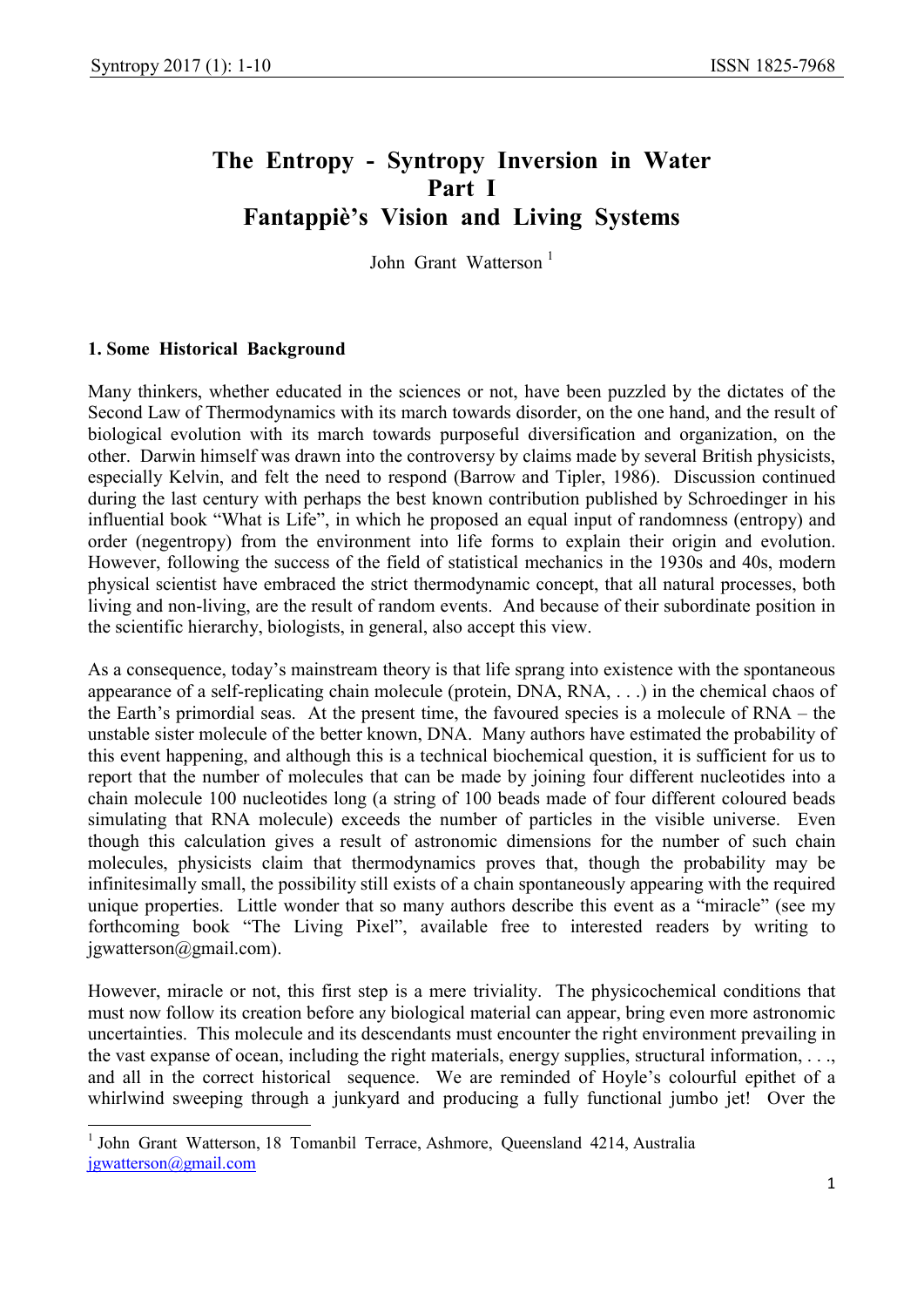billion years or so from the appearance of this molecule to the first biological cell, the miracles continue to pile up, multiplying the probabilities yielding even more vanishingly small values. We now have not just a collection of miracles, but the miracle of the miracles!

Why do so many scientists align themselves with such an unreasonable account of events? It is possible, I suppose, to understand why classically trained physicists would do so. The dictates of the Second Law does not rule out improbabilities, however small. But in my opinion, this contorted argument is a misuse of mathematical practice. A result showing a vanishingly small probability indicates a zero possibility – or to put it another way – to claim a non-zero probability is, in the end, to disregard the point of the calculation! So next: why do so many biologists believe it? In my experience, the reason seems to be to avoid a clash with the traditional scientific establishment. If you say life is not an accident, then the implication is there must be a hidden underlying cause – in a word, you imply a creator, or worse, vitalism!

In the same decade as Schroedinger's book appeared, Luigi Fantappiè was developing his concept of syntropy in Italy. In 1941 he realized that his new idea was able to explain the evolutionary development shown by living systems, especially the phenomenon of differentiation (Di Corpo, 2013). Unfortunately, his work has not yet been published in English, so that reference to it is lacking in scientific literature, at least in the anglosaxon world. For example, as a student in the 1960s, I learnt of Schroedinger, Heisenberg, Bohr, Fermi, . . . , but Fantappiè's work remained unknown to me until 2016!

Because he lived and worked in the heady days of quantum physics, I guess Fantappiè was not aware of the fear of vitalism that has ruled over the biological world since the time of Darwin. In any case, as far as I know, he saw his concept of syntropy applying to Nature in general. This overriding view had cemented in his mind before he encountered the puzzles of differentiation and increasing diversity inherent in biological evolution, but he later realized that his new world-view could explain them.

Curious minds, like those of Schroedinger and Fantappiè, sensed that the appearance of molecules (protein, DNA, RNA) does not explain the origin of living, compared to non-living, activity. Just like other molecules, biological molecules are hard, solid, dead particulate matter. I use the term "molecular machines" for these objects in my writing, however, I am aware that many readers find this idea unsympathetic, or even antithetic, to life. So let's ignore my "mechanical" terminology for the moment as we proceed. What curious minds sense is, that biological activity needs a special type of energy.

This proposal contrasts starkly with the standpoint of physicists, since they claim there is no need for energy at all. Every system in liquid water is supplied with unlimited energy, because they exist in a "heat bath" at a certain temperature, say 20 degrees. Their temperature gives all the molecules of the system "thermal motion", and that's why the proposal that life is about energy immediately invites the heretical label of "vitalism". Consequently, according to thermodynamics, it is thermal motion that supplies all the energy needed for cellular activity. This is accepted dogma, in spite of the fact that, according to the Second Law, thermal motion is also claimed to be responsible for the contrary effect of the randomization of energy in general, not only in biology – it is the overriding inescapable entropic energy. Or expressed in a different way: a contradiction lies at the heart of this dogma. As I've made clear in my contribution to the recent controversy about magnetic biosensing (https://elifesciences.org/articles/17210#comments), it does not, and cannot, explain the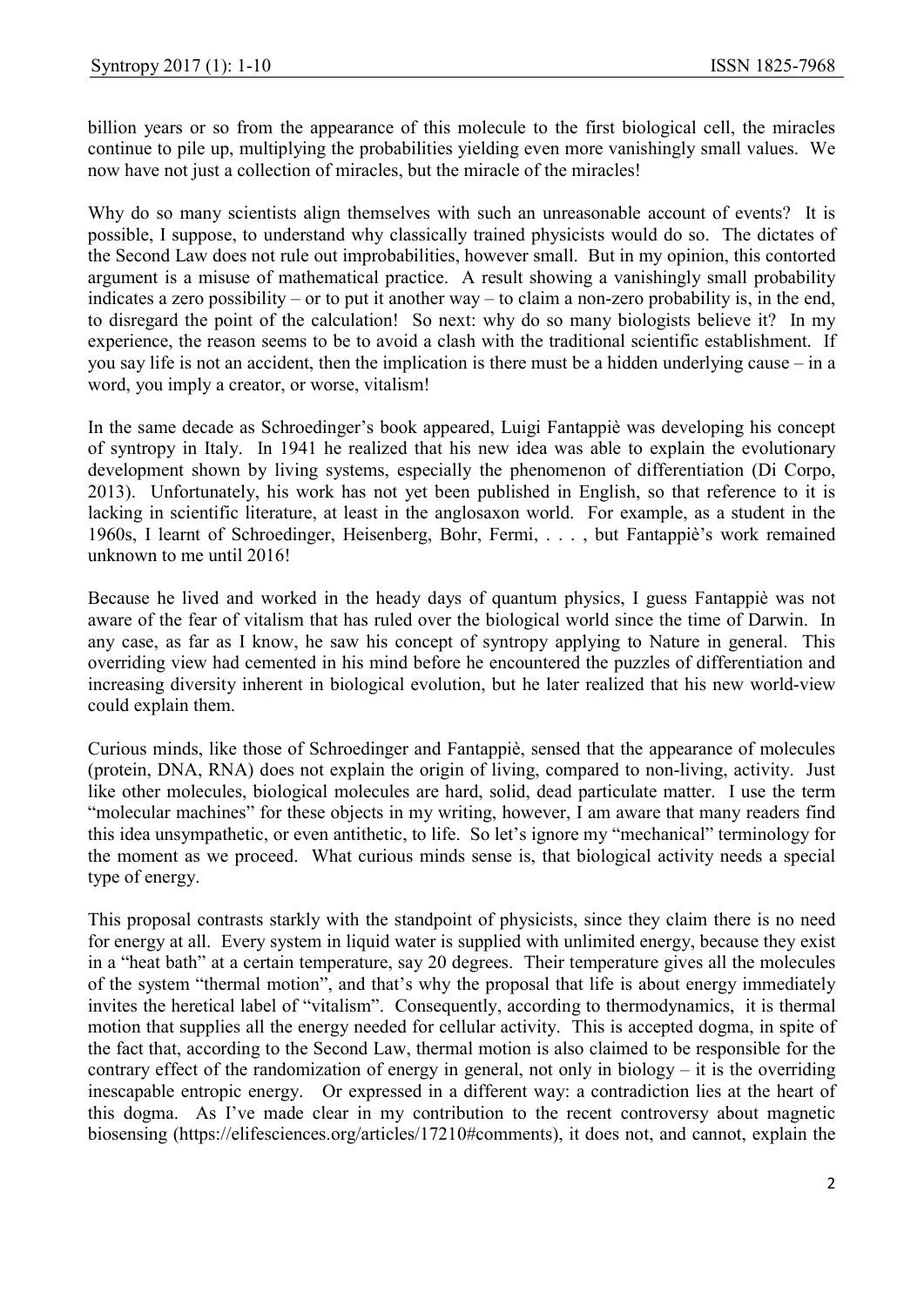experimental fact that the contents of the living cell are never observed to be in random motion – they avoid it!

In living systems, energy moves through structures which determine the pathway of its flow. For example, the photons of sunlight caught by chloroplasts are destined to become stored in the chemical bonds of sugars. Speaking in shorthand, we might say: life is energy management. It uses natural energy flows available in the environment as the driver of this activity. And because this natural flow of sunlight pre-existed in non-living matter, then the label of "vitalism" can no longer be applied as though it is a peculiarity of the ideas of heretical biologists. This argument is illustrated by the waterwheel shown in Fig 1. The waterwheel has been used since ancient times and has caught the attention of thinkers throughout its history. Its fascination stems from the elusive nature of its power source – could it even be modified by clever engineering to produce a perpetuum mobile? Ironically, its image stands as a symbol for the origin of the study of thermodynamics, and was an inspiration for the engineers of the industrial revolution, such as Carnot. In this example, we see gravitational energy pass through the machine as it becomes converted into the motion of the wheel. This is in no way dependent on passive randomizing forces, it is movement powered by syntropic flux in the gravitational field. There is no magic vitalist force here – the drive is external, independent and natural.

As Fantappiè explained, Nature's two fundamental drives surround us. Indeed, this circumstance is everybody's daily experience – scientist or not – we are simply not aware of it. On one hand, we live in an expanding universe. On the grand scale, cosmologists tell us that the galaxies are speeding away from one another at an ever accelerating rate. On the small scale of our world, we also notice things disperse. Our energy and resources supplies are being spread out and wasted. In popular science TV shows, physicists remind us that we are caught in the unidirectional march of Nature towards the inevitable Heat Death of the Universe, when the totality of its energy has thinned out to nothingness.

On the other hand, we also live in a contracting world. Earth's gravity is forever acting on us and our actions. It is all-pervading, we cannot shield our activities from it. Rain falls from above. Great cities fall in rubble onto the ground. All matter moves as close to the Earth's centre as possible. On the grand scale also, black holes in the centres of galaxies pull their vast collections of stars ever inwards in unified formation as they spin.

These twin natural tendencies are driven by spontaneous flows of matter and energy, one outwards and the other inwards. I'll call them, the entropic flux and the syntropic flux, respectively. These terms refer to basic phenomena best described as movements, of either escaping away into larger environments, or of concentration into smaller regions of space. As the example of the waterwheel demonstrates, structures that are compatible with fluxes can capture some of the available motion and divert it to other "unnatural" pathways. As I mentioned above, I call these intervening structures "machines". I now hope that this very broad picture of the concept softens its meaning for those readers concerned by its dry mechanical connotation.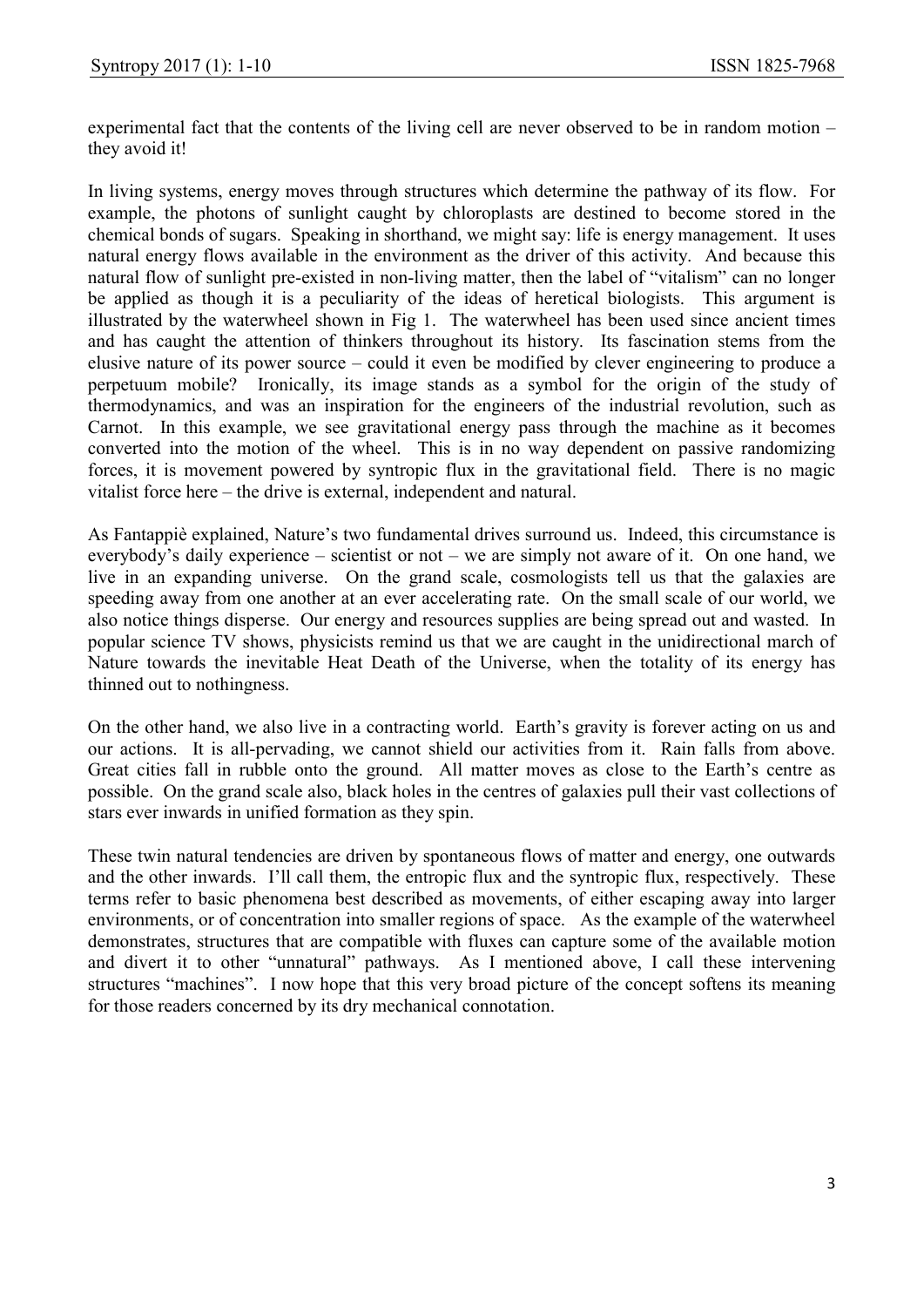

## Figure 1. The Waterwheel

The waterwheel is one of the earliest versions of a man-made machine. The question of how and why it functions fascinated engineers long before the concept of energy was developed by science. Briefly, gravitational energy (falling water) is converted into mechanical energy (grinding grain). The universal drive of gravity is external to, and independent of, the waterwheel itself. This mechanism is clearly not the result of the randomizing chaotic motion, that physicists claim explains all natural phenomena including life.

#### 2. Four Machines

To help us in our understanding of life and its origins, it is convenient to divide machines into two major classes – mechanical and chemical. The basic notion of "mechanical" refers to machines that function to move ponderous matter using those parts of their structure that are designed to exert an obvious force. The vast majority of man-made machines belong to this category, whereby energy derived from fuel, say petroleum, is converted into a macro level energy, say a spinning axle. This familiar type of machine therefore diverts energy upwards to a higher hierarchical level of scale. The mechanism of expanding hot gas pushing a piston is the very foundation of the study of thermodynamics. From this picture of outward energy flow, Clausius derived the concept of entropy. We can thus describe this mechanism as operating with up-out action illustrated in Fig 2.

On the other hand, consider the mode of action of the waterwheel. Again its function is mechanical: grinding grain, crushing stone or turning the looms of the Yorkshire mills. Yet in this case, now the power is derived from a syntropic flux, whereby gravity pulls the driving water supply inwards towards the Earth's centre. So here we have an example of up-in action, although this type is no longer common. The vast majority of actions today use the expansion of hot gases as the drive. But here, because gases cannot pull on solid structures to make the machine parts move, a different material must be employed in up-in machines to transfer energy from level to level.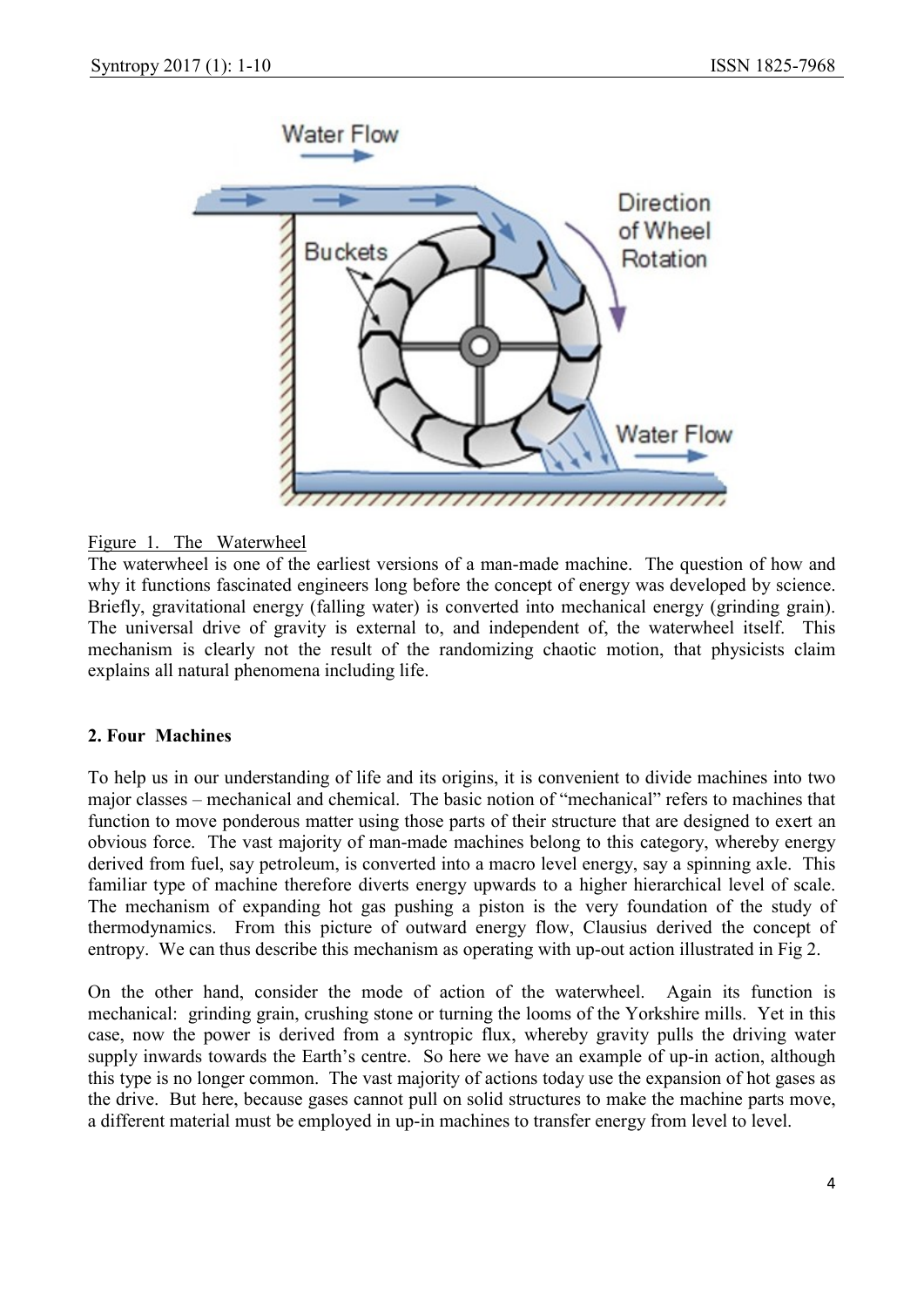To paint a clearer picture, let's discuss a couple of other familiar examples. A rocket engine is a very crude up-out machine – impressive but crude. Its structure is a rigid, confined space with an opening on one side only to control the direction of the expanding gas, so that the outward force is exerted on the solid walls. The energy of the gas molecules is collected and transferred up to the macro level to move objects in our anthropocentric world. By comparison, a gymnast's move is a sophisticated up-in action. Muscle is a highly structured machine, whereby the pulling force of contraction of microscopic muscle cells is collected and diverted upwards via a lever system up to the gymnast's skeleton. In this case, energies that move naturally inwards are transferred up to the scale of our human world.

The second major class of machine is labelled "chemical". In these machines, the energy derived from the natural flux is directed downwards. As Fig 2 indicates, their mode of action does not require rigid moving parts such as pistons, cams, wheels or skeletal levers, which exert forces onto bodies in our world. On the contrary, their structures are internal and usually invisible to us. They cause changes on the molecular level, so we say they produce chemical work. Scientific and industrial engineering have not produced many examples of this type of action to date, but rapid progress in the high-tech fields is accelerating. In Part II, the work cycle of this type of machine action that produces energized chemical bonds will be analyzed.

## 3. Biological Machinery

In their study of energy transduction, thermodynamicists have relied almost exclusively on analyzing the up-out action of our man-made machine – the steam engine. Although this field has proven to be very fruitful, our methods of using this energy source pales into insignificance compared to the biological world. Cells use all four types of machine action – consider for example, cell division. This common event happens over a time span of a few minutes. The cell performs trillions upon trillions of coordinated physicochemical reactions in strict temporal and spatial order to synthesize and transport the required building blocks and finished products. There is no mix-up of the replicated chromosomes to be shared between the daughter cells, even though the copies of the metre-long DNA chains must be packed and transported to opposite poles of the mother cell. This work is achieved by a motile apparatus, which must itself be synthesized, assembled and finally disassembled during the time of the event. The level of organization here eclipses the impressive international effort which was required for the assembly and operation of the large hadron collider over the past 10 years.

Another enlightening comparison is the difference in energy usage. Enormous power is supplied to our machines, like the particle colliders, to produce collisions between sub-atomic particles, while Nature's collisions are delicate and run on low levels of power. This huge difference parallels the difference in physical sizes of the machines. And while the single up-out event in the collider produces a chaotic entropic explosion of atomic nuclear fragments, the multitude of precise steps involved in cell division produce coherent syntropic structures that control energy flows up and down through multiple levels of scale. While the steel cylinders of motors withstand the high temperatures of uncontrolled fuel combustion, biological machines operate within the soft gelled environment of living cytoplasm, efficiently burning their fuel without damaging their internal structures. How do these watery machines play the roles of chemical converters, on the one hand, and yet survive their roles of being mechanical force transducers, on the other? Or putting the contrast in a nutshell: our machines are much less complex in organization, but much more wasteful in consumption, than Nature's.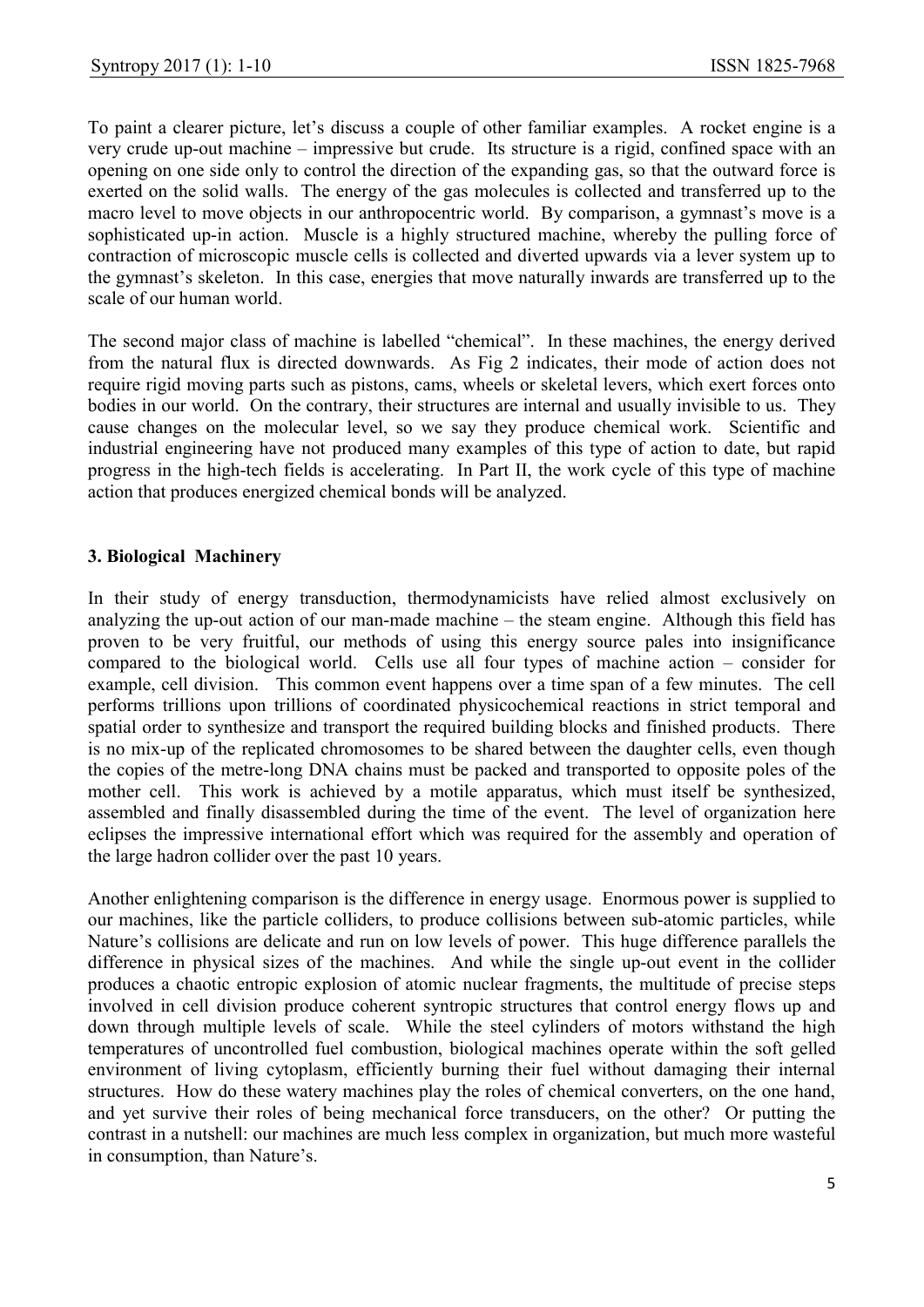

#### Figure 2. Four Machines

The two basic fluxes, each one powers two types of energy transfer. The machines consist of a cylinder containing a medium which is either expanding = outwards-directed, or contracting = inwards-directed. The cylinders are fitted with a piston, which gets (1) pushed outwards for up-out (steam engine), or (2) pulled inwards for up-in (muscle contraction), mechanical action. If the piston cannot move, then the drives produce changes in the internal structures of the medium, producing pressure for down-in (3), or tension for down-out (4), chemical action. The four types of action are fully described in "The Pixel Machine", available free to interested readers on writing to jgwatterson@gmail.com.

thick arrows  $=$  pressure thin arrows  $=$  tension thin curved arrows  $=$  entropy and syntropy fluxes

#### 4. The Structural Inversion in Water

To understand the central role of water in biological machinery, we need first examine the intriguing properties of liquids. The obvious distinction between solids and gases does not apply to liquids, but it does reveal the apparently opposing tendencies shown by liquids. Solids are held together by strong chemical bonds so that they maintain their size and shape. Gases on the other hand, must be contained so that they are prevented from escaping and losing their size and shape. So liquids exhibit the puzzling behaviour of both – they have the potential for both syntropic and entropic behaviour. Like gases, they flow and so can change their shape, yet like solids, they remain connected internally and so keep their size. On Earth, a layer of liquid lies between the syntropic environment of solid ground below and the entropic environment of gaseous atmosphere above, as illustrated figuratively in Fig 3. It interacts with both, because it shares some of the properties of both. The flexibility of these opposing energy fluxes within the liquid gave rise to life and fuelled the evolution of the biosphere, which eventually came to occupy this entire layer.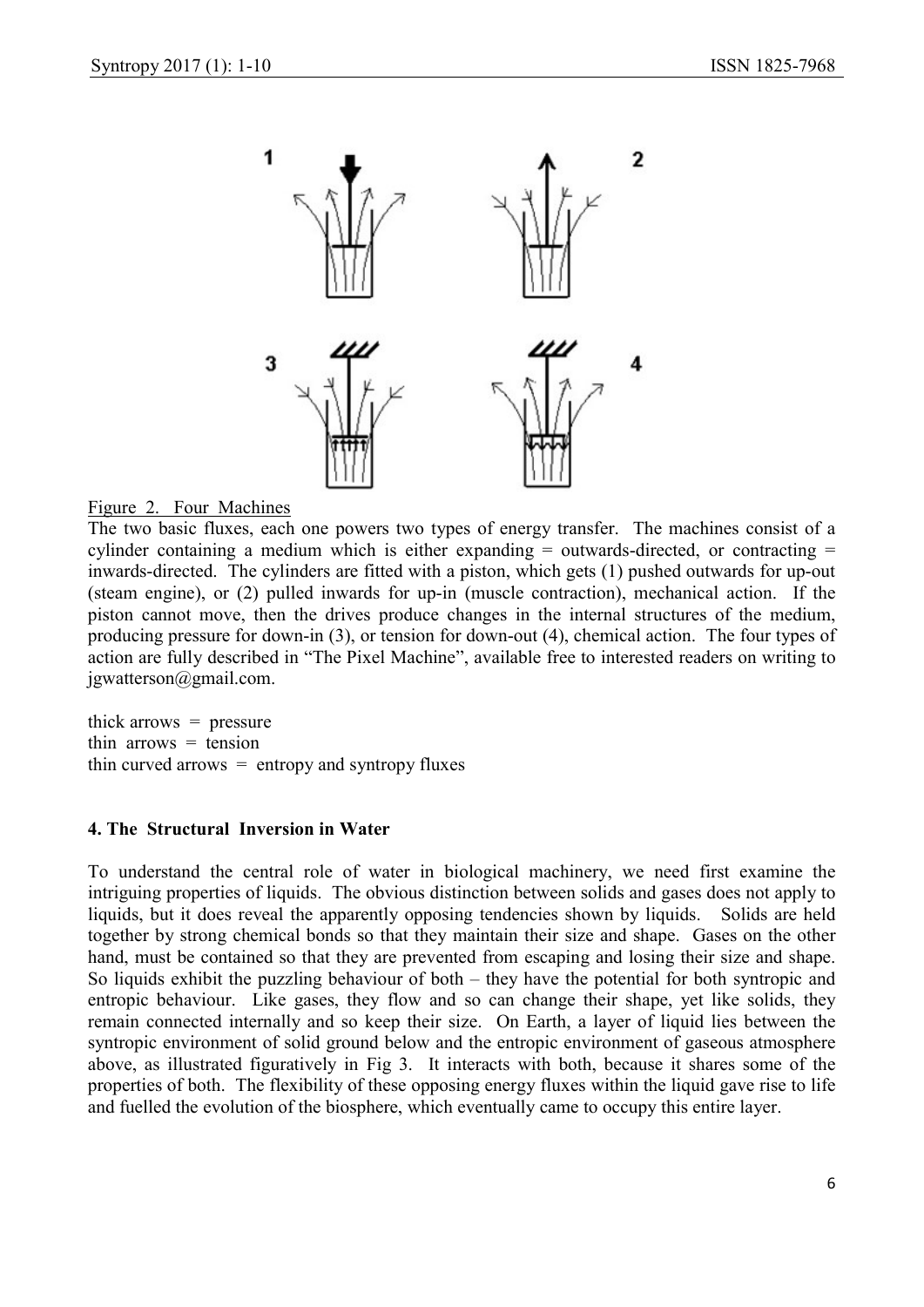



The triple-layered surface of our planet provides the environmental conditions for the overall cycle of outward and inward energy flows. Solar radiation produces the entropic drive by evaporation from the oceans (lifting water), while condensation provides the environment for the opposite syntropic (falling water) drive, as we saw in the waterwheel. Evolution of living forms has produced much more highly refined machines able to capture energy from both halves of the cycle.



thick  $arrows = pressure$ 

thin arrows  $=$  water flow

## Figure 4. Schematic Representation of the Puzzle of Osmosis

Circles illustrate cross sectional area of our imaginary sausage. In the left panel, water flows into the circle even when the pressure inside exceeds that outside, clearly indicating that water is not being pushed in. In the right panel, water flows out of the circle even when the pressure outside exceeds that inside, indicating here again that water must be flowing against its own pressure. In the left panel the flow is syntropic. In the right panel it is entropic.

thick arrows  $=$  direction of pressure forces thin arrows  $=$  unexpected direction of water flow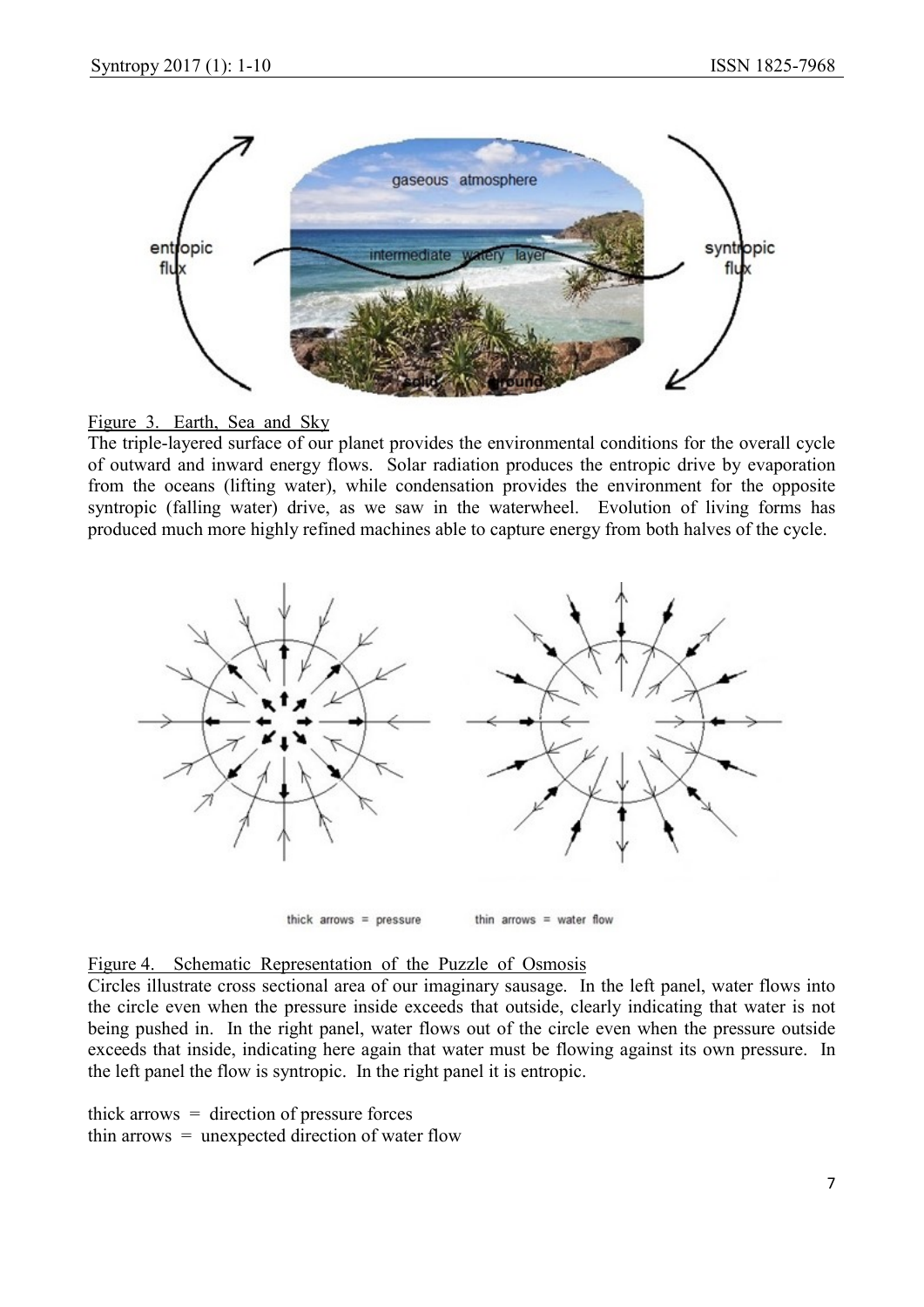Water, and liquids in general, generate osmotic forces – here we have the hint of another natural drive. The underlying cause of osmotic phenomena is always present, even in undisturbed water where it remains unnoticed, but manifests itself most clearly when two solutions of different concentrations make contact. A truly surprising property of osmotic systems is how simple they are. They need just two components, say salt and water, to make solutions, yet even though it has been studied since ancient times its mechanism remains a mystery still today (osmosis is a Greek word meaning "push"). To remind readers of how osmosis happens, we need only recall the ordinary experience of watching a frankfurter sausage warming in a pot of water. Usually it swells as water is drawn inwards through pores in its skin, and even bursts if the pressure inside rises too high. On the other hand, if there is too much salt in the surrounding water, it will shrink as water flows out through its porous skin.

The difficulty that osmosis poses for us in trying to understand how it happens, is that the force acting on the water opposes its movement, inwards to swell and outwards to shrink, as illustrated in Fig 4. Or to put the problem in question form:

- why does the water flow inwards through pores in the sausage skin when the pressure inside is higher than that outside in the pot (one atmosphere), and thus opposes this flow?
- and in the second case of surrounding salty water, why does water continue to flow outwards when the pressure inside drops below one atmosphere, so that the higher outside pressure now opposes this flow?

I say "opposes this flow", however this opposition can only be apparent, because such flows defy Newton's Second Law of Motion, which states that matter is accelerated in the direction of the force acting on it – or to rephrase in simpler language, matter always moves with the force, according to the most famous equation in science,  $F = ma$ . The answer to these paradoxical movements of matter lies in the fact that the forces we see on the macro level are not the forces acting on the water molecules at the micro level. All liquids are kept in their condensed connected state by syntropic forces pulling their molecules together and forming clusters.

Clusters are short-lived islands of order in their random environment – constantly forming and breaking apart – but at any instant there is tension holding them together, just as there is inside the stable smaller molecules that chemists are familiar with, like the hydrogen and oxygen atoms within the water molecule itself,  $H_2O$ . So here we see the result of the duel nature of liquids outlined above – like gases, they exert entropic pressure on the macro level caused by chaotic collisions of clusters with one another, but like solids, they exert syntropic tension on the micro level caused by the attraction operating between the molecules inside the clusters maintaining their temporary form. Clusters are entities which lie on the intermediate hierarchical level where they play the role of linking the entropic drive above to the syntropic drive below. They are the agents of the activity in the liquid layer on our planet we call "the biosphere" depicted in Fig 3.

Thus it is the force on the micro level that acts on the individual water molecules. This binding attraction is called the hydrogen bond by chemists, or simply H-bond, and it acts mutually on all molecules linking them momentarily together, so that large clusters of up to thousands of molecules exist at any given time. Hence molecules can be pulled through the membrane separating the solutions, even though there is the macro force of pressure, observable in our world, being exerted on the solution they enter. So it is the bonding force linking molecules together that explains the puzzling phenomenon of flow against pressure (Watterson, 1997).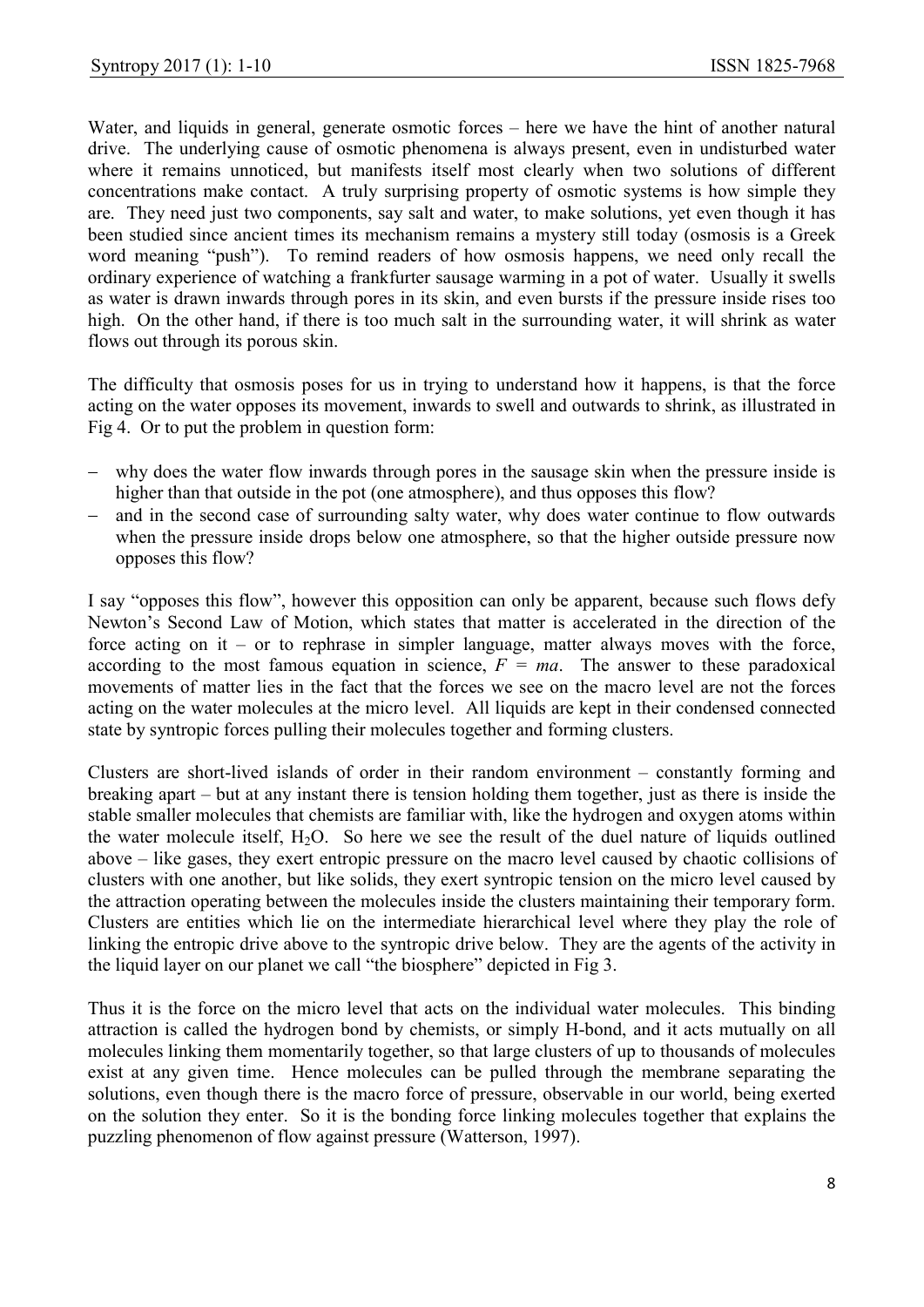As the pressure on a liquid is reduced, clusters increase in size (and so decrease in number) until at zero pressure they have grown to such a size that there is just one single cluster in the container that holds them. At this point, tension, rather than pressure, begins to be exerted on the macro level, as an unbroken connection of linked molecules begins to build, that stretches from boundary to boundary and pulls on the container walls. Now the medium cannot flow – it has become a gel. In this solid state, the regions of broken links are isolated within the body of the liquid medium. I call these regions "anticlusters", to indicate the structural inversion in the arrangement of the water molecules throughout the medium depicted in Fig 5.



Figure 5. The Cluster – Anticluster Structural Inversion

Pictorial representation of clusters showing structured regions of water molecules separated by and surrounded by randomly orientated fluid molecules, and anticlusters showing random regions isolated within the bulk phase of ordered gelled molecules. In our ordinary experience of fluid water in a glass, the liquid is under pressure illustrated in the upper panel – the atmospheric pressure in our macro world. But in the living cell, the cytoplasm is a gel which is held solid by macro tension illustrated in the lower panel. In regions of the cytoplasm which must begin to flow, as for example during cell division, the switch from anticlusters to clusters causes the gel to become fluid. The inversion, known to cell biologists as the "gel-sol transition", has been studied by colloidal scientists for decades.

(For a thorough overview see https://elifesciences.org/articles/17210#comments).

To us, the watery medium that is a gel appears to be stationary because it is solid, but on the molecular level movement continues within the anticlusters. In the cell, the solid cytoplasm prevents macro level movement, that is, the pushes and pulls we experience in our world have disappeared. In this state, energy is being transferred between anticlusters and the chemical bonds on the level below. On the other hand, in those regions where macro movement of cell contents is needed, the cytoplasm starts to flow, as the mechanical forces we are familiar with become active. For example, every muscle cell, from the tiniest insect wing to the strongest weight-lifter's biceps, contracts as it develops active tension. Gels are the living medium, able to generate forces observable on our macro level. This model explains how the two classes of machines, mechanical and chemical, are coordinated, since they interact at the junction of the hierarchical levels of scale. We might say, that clusters are both physical and chemical objects, and their coordination across the macro-micro divide is necessary for the function of living matter.